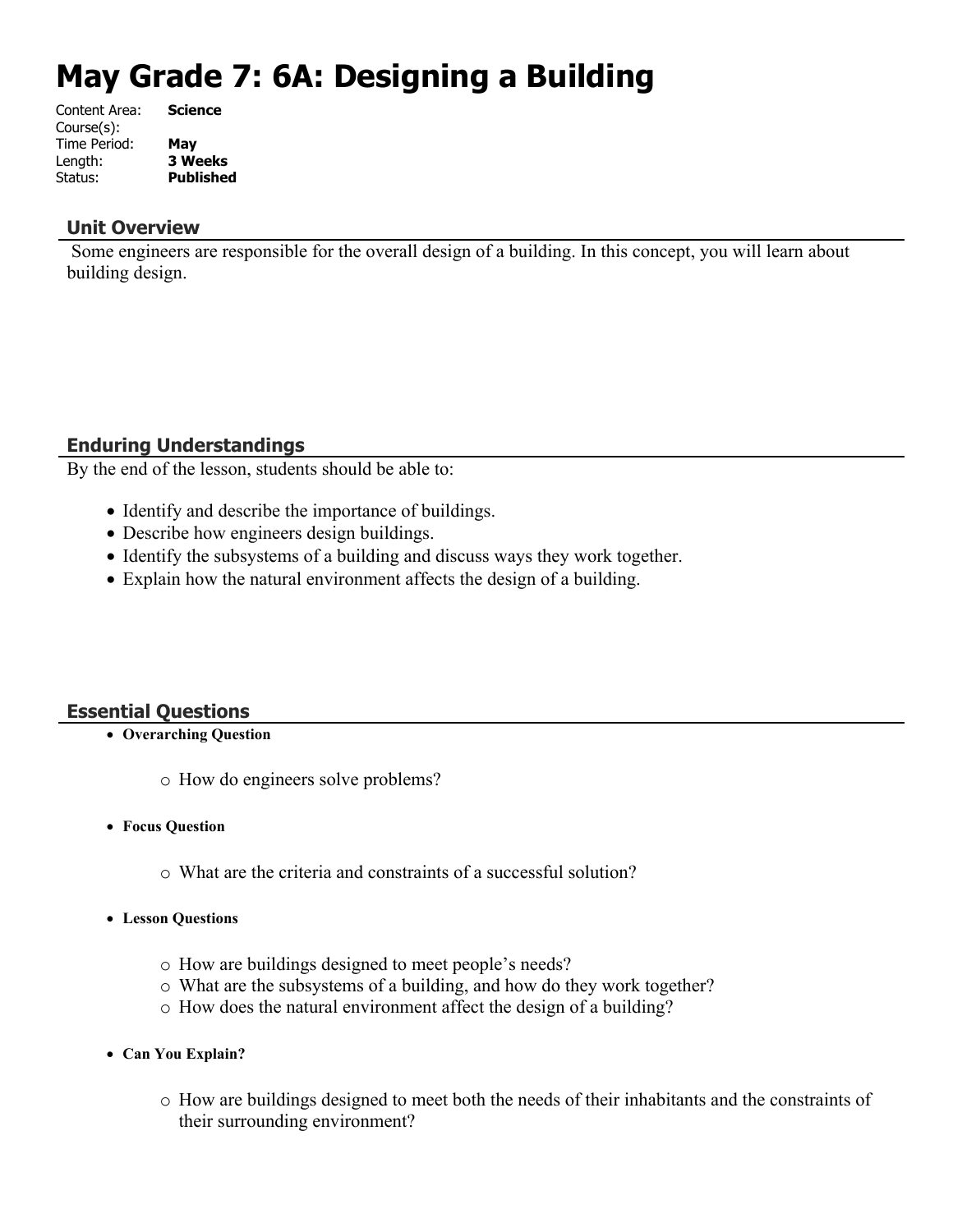## **Instructional Strategies & Learning Activities DISCOVERY TECHBOOK LESSONS:**

#### **[The Five Es](https://app.discoveryeducation.com/learn/techbook/units/8e132798-1b5b-4045-99a8-f7ceabe9068e/concepts/0e677c62-6b7c-44c5-817a-0998dd1e3766/lesson/sections/5f0336df-5e35-4a44-951b-43629aa27e7c)**

• [The Five E Instructional Model](https://app.discoveryeducation.com/learn/techbook/units/8e132798-1b5b-4045-99a8-f7ceabe9068e/concepts/0e677c62-6b7c-44c5-817a-0998dd1e3766/lesson/sections/5f0336df-5e35-4a44-951b-43629aa27e7c#a5146bff-9d77-4526-afea-584d3204f457)

Science Techbook follows the 5E instructional model. As you plan your lesson, the provided Model Lesson includes strategies for each of the 5Es.

• [Engage \(45–90 minutes\)](https://app.discoveryeducation.com/learn/techbook/units/8e132798-1b5b-4045-99a8-f7ceabe9068e/concepts/0e677c62-6b7c-44c5-817a-0998dd1e3766/lesson/sections/5f0336df-5e35-4a44-951b-43629aa27e7c#8a44869c-c690-4217-b385-0319db249275)

Students begin to consider how the needs of humans are met by the various buildings that are designed for humans to live and work in. Students begin to formulate ideas around the Can You Explain? (CYE) question.

• [Explore \(135 minutes\)](https://app.discoveryeducation.com/learn/techbook/units/8e132798-1b5b-4045-99a8-f7ceabe9068e/concepts/0e677c62-6b7c-44c5-817a-0998dd1e3766/lesson/sections/5f0336df-5e35-4a44-951b-43629aa27e7c#e39de971-be67-4183-890e-27766733c02d)

Students investigate the factors that influence the form and function of building design. They work through a simulation in which the structural integrity of a building is tested against Earth's tremors.

• [Explain \(45–90 minutes\)](https://app.discoveryeducation.com/learn/techbook/units/8e132798-1b5b-4045-99a8-f7ceabe9068e/concepts/0e677c62-6b7c-44c5-817a-0998dd1e3766/lesson/sections/5f0336df-5e35-4a44-951b-43629aa27e7c#97334ef6-f18a-4412-b303-22bf4d5bbf17)

Students construct scientific explanations to the CYE question by including evidence of the ways in which a building's design is impacted by the needs of the intended inhabitants and by the surrounding environment.

• [Elaborate with STEM \(90–180 minutes\)](https://app.discoveryeducation.com/learn/techbook/units/8e132798-1b5b-4045-99a8-f7ceabe9068e/concepts/0e677c62-6b7c-44c5-817a-0998dd1e3766/lesson/sections/5f0336df-5e35-4a44-951b-43629aa27e7c#6e4be733-3156-4985-96da-86e7c4320105)

Students apply their understanding of building design as they learn about the work of designers on "intelligent" buildings, investigate roof technology, and design a house.

• [Evaluate \(45–90 minutes\)](https://app.discoveryeducation.com/learn/techbook/units/8e132798-1b5b-4045-99a8-f7ceabe9068e/concepts/0e677c62-6b7c-44c5-817a-0998dd1e3766/lesson/sections/5f0336df-5e35-4a44-951b-43629aa27e7c#cd199aaf-a8a9-46ab-b72e-79bd91a6c2f3)

Students are evaluated on the state science standards, as well as Standards in ELA/Literacy and Standards in Math standards, using Board Builder and the provided concept summative assessments.

## **Integration of Career Exploration, Life Literacies and Key Skills**

Students will explore the careers involved in building design and engineering.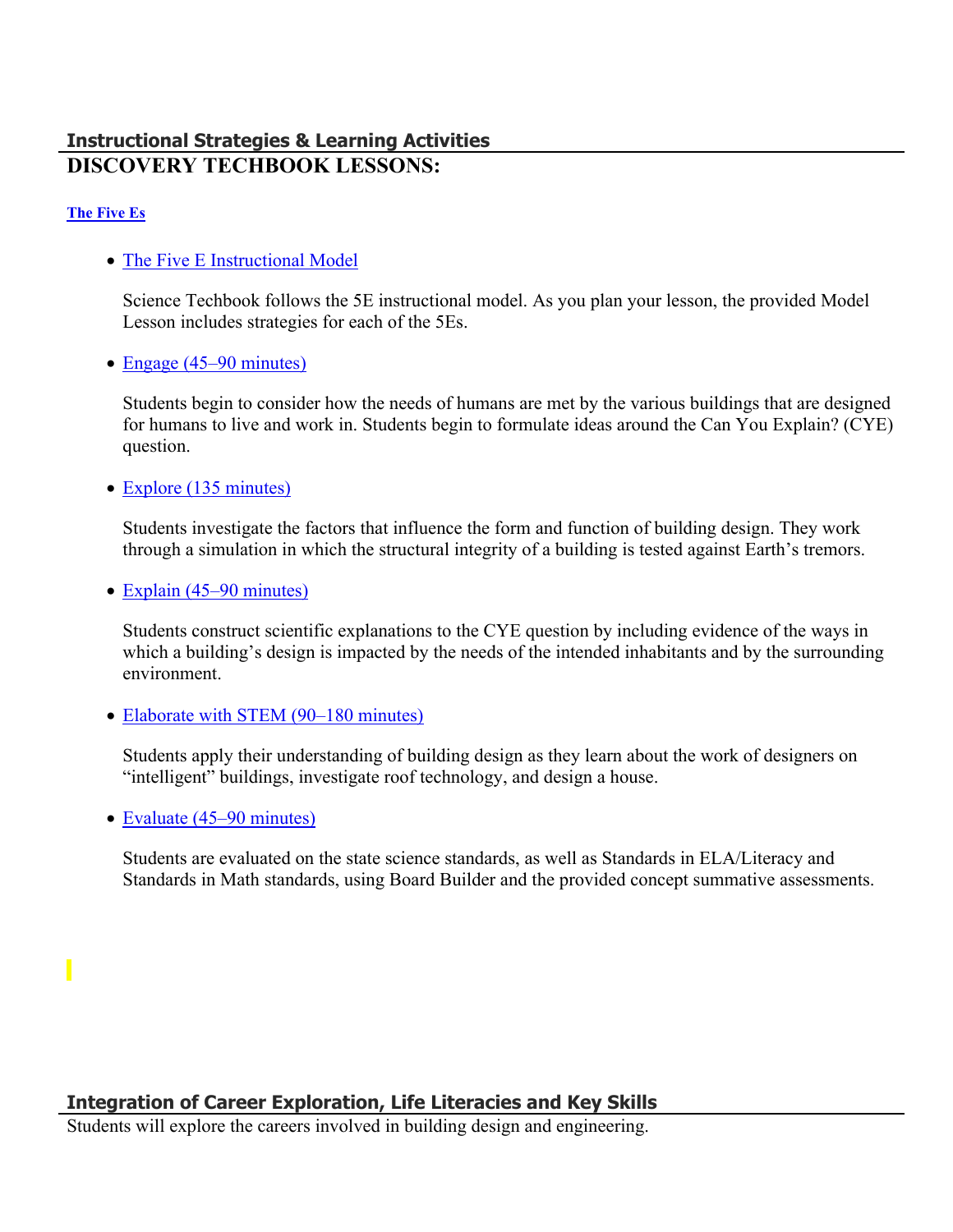| <b>CRP.K-12.CRP2</b> | Apply appropriate academic and technical skills.                                                                                                                                                                                        |
|----------------------|-----------------------------------------------------------------------------------------------------------------------------------------------------------------------------------------------------------------------------------------|
| TECH.9.4.8.CI.4      | Explore the role of creativity and innovation in career pathways and industries.                                                                                                                                                        |
| <b>CRP.K-12.CRP5</b> | Consider the environmental, social and economic impacts of decisions.                                                                                                                                                                   |
| CRP.K-12.CRP4        | Communicate clearly and effectively and with reason.                                                                                                                                                                                    |
|                      | An individual's strengths, lifestyle goals, choices, and interests affect employment and<br>income.                                                                                                                                     |
|                      | Gathering and evaluating knowledge and information from a variety of sources, including<br>global perspectives, fosters creativity and innovative thinking.                                                                             |
|                      | Increases in the quantity of information available through electronic means have<br>heightened the need to check sources for possible distortion, exaggeration, or<br>misrepresentation.                                                |
| CRP.K-12.CRP11       | Use technology to enhance productivity.                                                                                                                                                                                                 |
|                      | Multiple solutions often exist to solve a problem.                                                                                                                                                                                      |
| <b>CRP.K-12.CRP9</b> | Model integrity, ethical leadership and effective management.                                                                                                                                                                           |
| <b>CRP.K-12.CRP8</b> | Utilize critical thinking to make sense of problems and persevere in solving them.                                                                                                                                                      |
| CRP.K-12.CRP7        | Employ valid and reliable research strategies.                                                                                                                                                                                          |
|                      | Some digital tools are appropriate for gathering, organizing, analyzing, and presenting<br>information, while other types of digital tools are appropriate for creating text,<br>visualizations, models, and communicating with others. |
| <b>CRP.K-12.CRP1</b> | Act as a responsible and contributing citizen and employee.                                                                                                                                                                             |
| <b>CRP.K-12.CRP6</b> | Demonstrate creativity and innovation.                                                                                                                                                                                                  |
| CRP.K-12.CRP10       | Plan education and career paths aligned to personal goals.                                                                                                                                                                              |
| CRP.K-12.CRP12       | Work productively in teams while using cultural global competence.                                                                                                                                                                      |
| CRP.K-12.CRP3        | Attend to personal health and financial well-being.                                                                                                                                                                                     |

## **Technolgy Integration**

Technology is fully integrated using Discovery Techbook.

| TECH.8.2.8.D.2      | Identify the design constraints and trade-offs involved in designing a prototype (e.g., how<br>the prototype might fail and how it might be improved) by completing a design problem<br>and reporting results in a multimedia presentation, design portfolio or engineering<br>notebook. |
|---------------------|------------------------------------------------------------------------------------------------------------------------------------------------------------------------------------------------------------------------------------------------------------------------------------------|
| <b>TECH.8.2.8.C</b> | Design: The design process is a systematic approach to solving problems.                                                                                                                                                                                                                 |
| TECH.8.2.8.C.2      | Explain the need for optimization in a design process.                                                                                                                                                                                                                                   |
| TECH.8.2.8.D.3      | Build a prototype that meets a STEM-based design challenge using science, engineering,<br>and math principles that validate a solution.                                                                                                                                                  |
| TECH.8.2.8.C.5b     | Create a technical sketch of a product with materials and measurements labeled.                                                                                                                                                                                                          |
| TECH.8.2.8.D.5      | Explain the impact of resource selection and the production process in the development<br>of a common or technological product or system.                                                                                                                                                |
| TECH.8.2.8.C.1      | Explain how different teams/groups can contribute to the overall design of a product.                                                                                                                                                                                                    |
| TECH.8.2.8.D.CS1    | Apply the design process.                                                                                                                                                                                                                                                                |
| TECH.8.2.8.D.CS3    | Assess the impact of products and systems.                                                                                                                                                                                                                                               |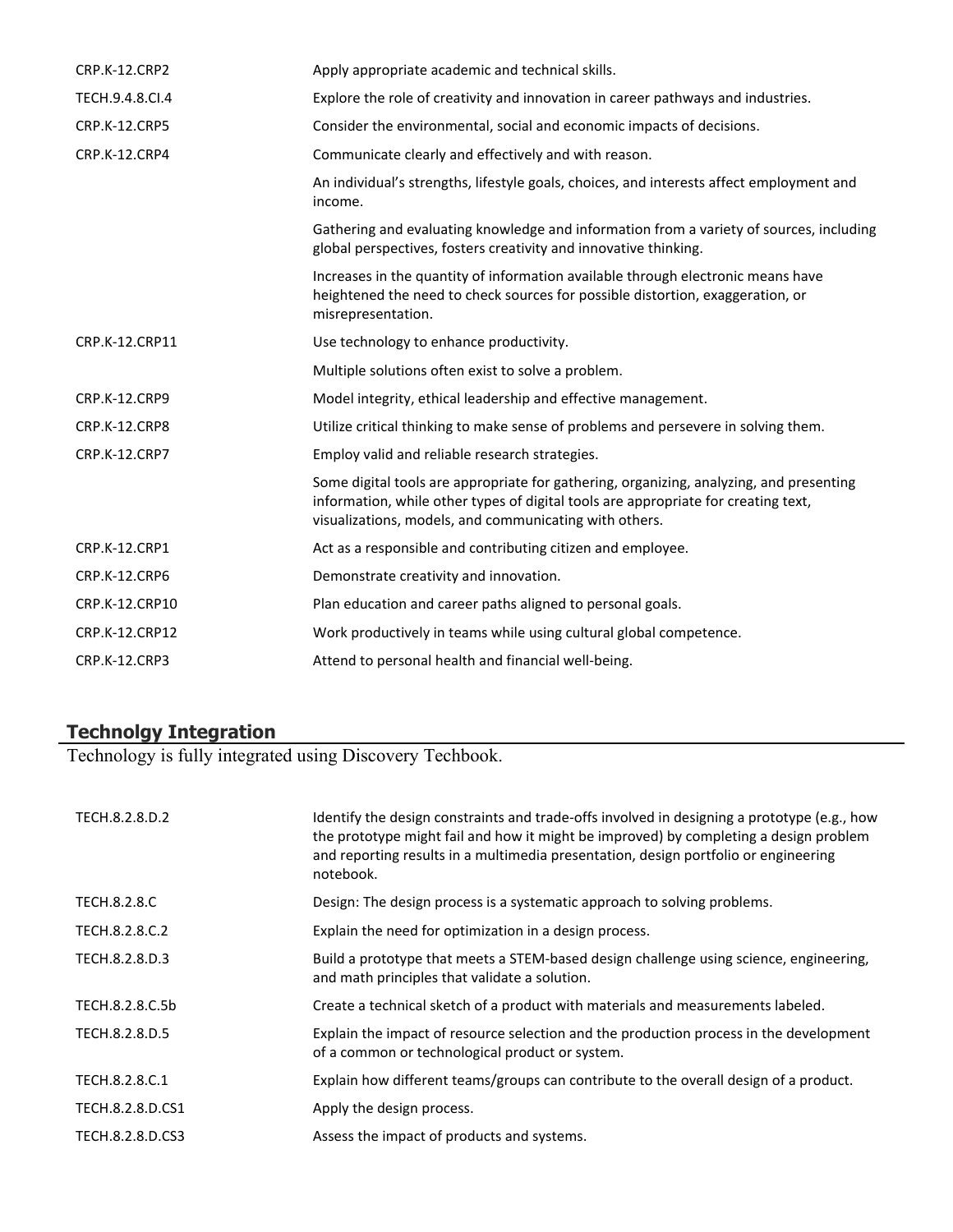| TECH.8.2.8.D.6   | Identify and explain how the resources and processes used in the production of a current<br>technological product can be modified to have a more positive impact on the<br>environment. |
|------------------|-----------------------------------------------------------------------------------------------------------------------------------------------------------------------------------------|
| TECH.8.2.8.C.CS1 | The attributes of design.                                                                                                                                                               |
| TECH.8.2.8.C.3   | Evaluate the function, value, and aesthetics of a technological product or system, from the<br>perspective of the user and the producer.                                                |

| <b>Interdisciplinary Connections</b> |                                                                                                                                                                                                                                                                                                                                                                                                              |  |
|--------------------------------------|--------------------------------------------------------------------------------------------------------------------------------------------------------------------------------------------------------------------------------------------------------------------------------------------------------------------------------------------------------------------------------------------------------------|--|
| LA.WHST.6-8.1                        | Write arguments focused on discipline-specific content.                                                                                                                                                                                                                                                                                                                                                      |  |
| LA.WHST.6-8.7                        | Conduct short research projects to answer a question (including a self-generated<br>question), drawing on several sources and generating additional related, focused<br>questions that allow for multiple avenues of exploration.                                                                                                                                                                            |  |
| LA.WHST.6-8.8                        | Gather relevant information from multiple print and digital sources, using search terms<br>effectively; assess the credibility and accuracy of each source; and quote or paraphrase<br>the data and conclusions of others while avoiding plagiarism and following a standard<br>format for citation.                                                                                                         |  |
| MA.6.EE.B.6                          | Use variables to represent numbers and write expressions when solving a real-world or<br>mathematical problem; understand that a variable can represent an unknown number, or,<br>depending on the purpose at hand, any number in a specified set.                                                                                                                                                           |  |
| LA.WHST.6-8.9                        | Draw evidence from informational texts to support analysis, reflection, and research.                                                                                                                                                                                                                                                                                                                        |  |
| LA.WHST.6-8.2                        | Write informative/explanatory texts, including the narration of historical events, scientific<br>procedures/experiments, or technical processes.                                                                                                                                                                                                                                                             |  |
| LA.RST.6-8.1                         | Cite specific textual evidence to support analysis of science and technical texts.                                                                                                                                                                                                                                                                                                                           |  |
| LA.RST.6-8.2                         | Determine the central ideas or conclusions of a text; provide an accurate summary of the<br>text distinct from prior knowledge or opinions.                                                                                                                                                                                                                                                                  |  |
| LA.RST.6-8.3                         | Follow precisely a multistep procedure when carrying out experiments, taking<br>measurements, or performing technical tasks.                                                                                                                                                                                                                                                                                 |  |
| LA.RST.6-8.4                         | Determine the meaning of symbols, key terms, and other domain-specific words and<br>phrases as they are used in a specific scientific or technical context relevant to grades 6-8<br>texts and topics.                                                                                                                                                                                                       |  |
| LA.RST.6-8.5                         | Analyze the structure an author uses to organize a text, including how the major sections<br>contribute to the whole and to an understanding of the topic.                                                                                                                                                                                                                                                   |  |
| LA.RST.6-8.6                         | Analyze the author's purpose in providing an explanation, describing a procedure, or<br>discussing an experiment in a text.                                                                                                                                                                                                                                                                                  |  |
| MA.7.EE.B                            | Solve real-life and mathematical problems using numerical and algebraic expressions and<br>equations.                                                                                                                                                                                                                                                                                                        |  |
| LA.RST.6-8.7                         | Integrate quantitative or technical information expressed in words in a text with a version<br>of that information expressed visually (e.g., in a flowchart, diagram, model, graph, or<br>table).                                                                                                                                                                                                            |  |
| MA.7.EE.B.3                          | Solve multi-step real-life and mathematical problems posed with positive and negative<br>rational numbers in any form (whole numbers, fractions, and decimals), using tools<br>strategically. Apply properties of operations to calculate with numbers in any form;<br>convert between forms as appropriate; and assess the reasonableness of answers using<br>mental computation and estimation strategies. |  |
| LA.RST.6-8.8                         | Distinguish among facts, reasoned judgment based on research findings, and speculation<br>in a text.                                                                                                                                                                                                                                                                                                         |  |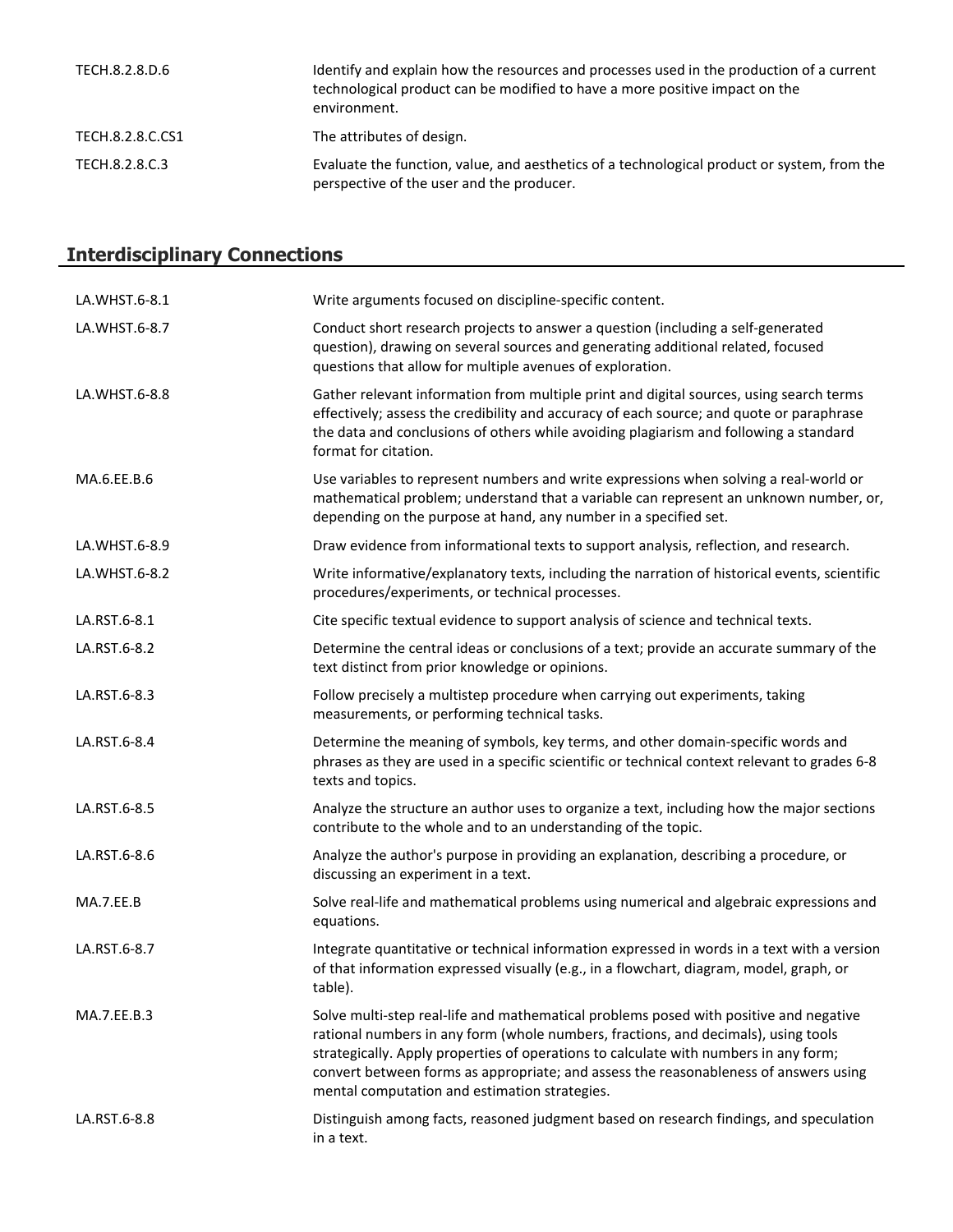| LA.RST.6-8.9  | Compare and contrast the information gained from experiments, simulations, video, or<br>multimedia sources with that gained from reading a text on the same topic.                                                                       |
|---------------|------------------------------------------------------------------------------------------------------------------------------------------------------------------------------------------------------------------------------------------|
| LA.WHST.6-8.4 | Produce clear and coherent writing in which the development, organization, voice, and<br>style are appropriate to task, purpose, and audience.                                                                                           |
| LA.RST.6-8.10 | By the end of grade 8, read and comprehend science/technical texts in the grades 6-8 text<br>complexity band independently and proficiently.                                                                                             |
| LA.WHST.6-8.5 | With some guidance and support from peers and adults, develop and strengthen writing<br>as needed by planning, revising, editing, rewriting, or trying a new approach, focusing on<br>how well purpose and audience have been addressed. |
| LA.WHST.6-8.6 | Use technology, including the Internet, to produce and publish writing and present the<br>relationships between information and ideas clearly and efficiently.                                                                           |
| MA.7.EE.B.4   | Use variables to represent quantities in a real-world or mathematical problem, and<br>construct simple equations and inequalities to solve problems by reasoning about the<br>quantities.                                                |

## **Differentiation**

**See differentiation suggestions in the above lessons.** 

## **Differentiation Strategies**

| <b>Struggling Students</b>                                                                                                                                                                                      | ELL |                                                                                                                                                                                                                                                                                                                                                                                               | <b>Accelerated Students</b>                                                                                                                                                                                                                                                                                                                                                                                                                                                                     |
|-----------------------------------------------------------------------------------------------------------------------------------------------------------------------------------------------------------------|-----|-----------------------------------------------------------------------------------------------------------------------------------------------------------------------------------------------------------------------------------------------------------------------------------------------------------------------------------------------------------------------------------------------|-------------------------------------------------------------------------------------------------------------------------------------------------------------------------------------------------------------------------------------------------------------------------------------------------------------------------------------------------------------------------------------------------------------------------------------------------------------------------------------------------|
| 1. Ask students to conduct<br>an interview with a<br>parent, grandparent, or<br>other older relative about<br>how their houses were<br>different than they are<br>today, focusing on one or<br>more subsystems. |     | 1. Provide students<br>with access to the<br>Spanish versions of<br>the reading passages<br>so that they do not<br>miss any content.<br>$\circ$ Buildings and<br>Their<br><b>Subsystems</b><br>(Spanish)<br>version)<br>Green<br>$\circ$<br><b>Buildings</b><br>(Spanish<br>version)<br>2. Allow students to<br>use the Spanish<br>version of the Quake<br>It, Don't Shake<br>It virtual lab. | 1. Assign students to research how<br>technology is being used in modern<br>skyscrapers to help make them more<br>resistant to earthquakes.<br>2. Ask students to research and compare<br>houses built in regions of the country<br>that differ widely in climate. For<br>example, students might compare<br>houses built in Maine or Alaska with<br>those built in Florida or southern<br>California. Students should focus on<br>differences in design resulting from<br>location conditions. |

[Differentiation in science](http://www.brighthubeducation.com/teaching-gifted-students/65181-differentiation-techniques-and-activities-in-the-classroom-for-gifted-students/) can be accomplished in several ways. Once you have given a pre-test to students, you know what information has already been mastered and what they still need to work on. Next, you design activities, discussions, lectures, and so on to teach information to students. The best way is to have two or three groups of students divided by ability level.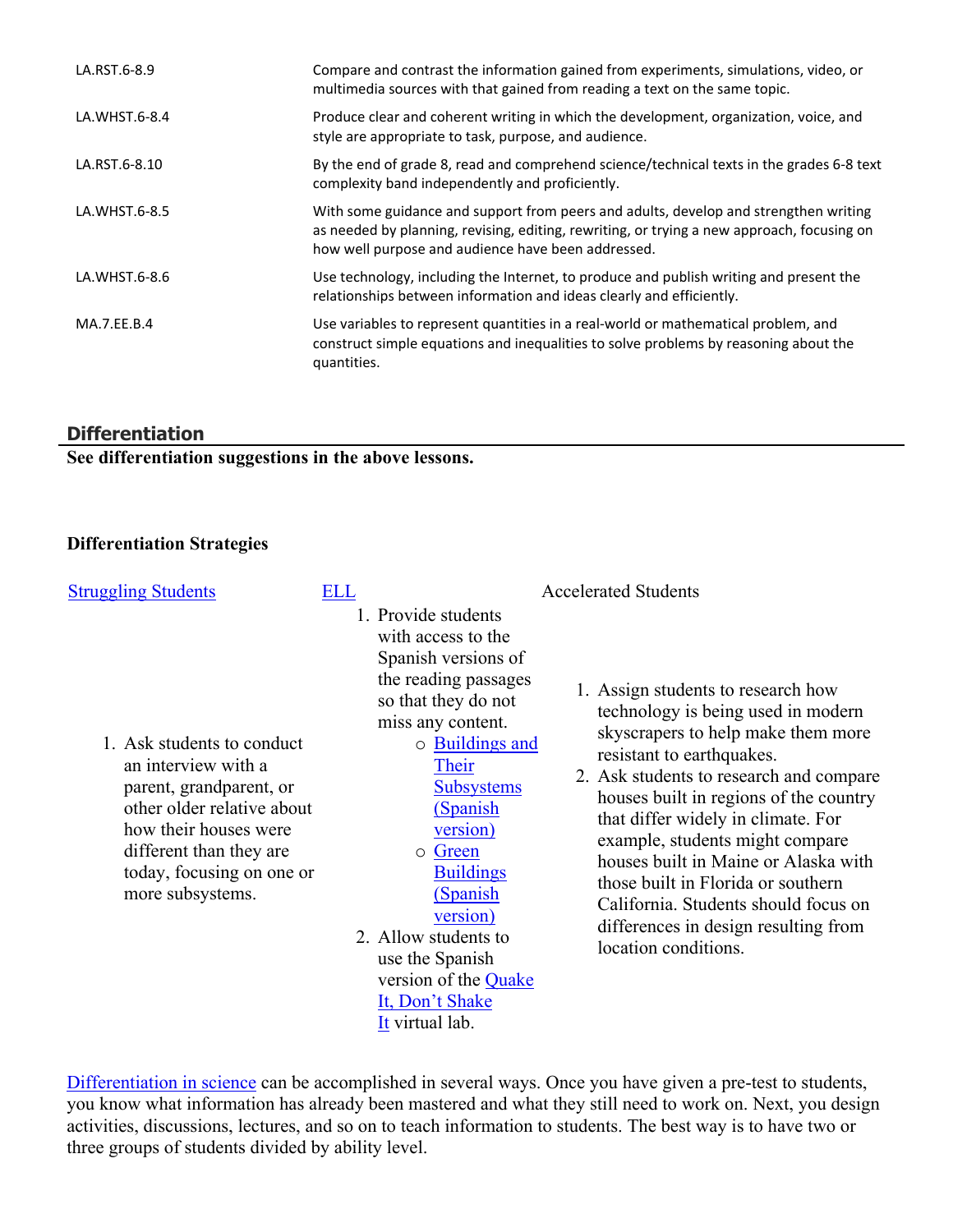While you are instructing one group, the other groups are working on activities to further their knowledge of the concepts. For example, while you are helping one group learn the planet names in order, another group is researching climate, size, and distance from the moon of each planet. Then the groups switch, and you instruct the second group on another objective from the space unit. The first group practices writing the order of the planets and drawing a diagram of them.

Here are some ideas for the classroom when you are using differentiation in science:

- Create a tic-tac-toe board that lists different activities at different ability levels. When students aren't involved in direct instruction with you, they can work on activities from their tic-tac-toe board. These boards have nine squares, like a tic-tac-toe board; and each square lists an activity that corresponds with the science unit. For example, one solar system activity for advanced science students might be to create a power point presentation about eclipses. For beginning students, an activity might be to make a poster for one of the planets and include important data such as size, order from the sun, whether it has moons, and so on.
- Find websites on the current science unit that students can explore on their own.
- Allow students to work in small groups to create a project throughout the entire unit. For example, one group might create a solar system model to scale. Another group might write a play about the solar system. This is an activity these groups can work on while they are not working directly with you.

Differentiation in science gets students excited to learn because it challenges them to expand their knowledge and skills, instead of teaching the whole group concepts they have already mastered.

## **Modifications & Accommodations**

Refer to QSAC EXCEL SMALL SPED ACCOMMOCATIONS spreadsheet in this discipline.

## **Modifications and Accommodations used in this unit:**

In addition to differentiated instruction, IEP's and 504 accommocations will be utilized.

## **Benchmark Assessments**

**Benchmark Assessments** are given periodically (e.g., at the end of every quarter or as frequently as once per month) throughout a school year to establish baseline achievement data and measure progress toward a standard or set of academic standards and goals.

#### **Schoolwide Benchmark assessments:**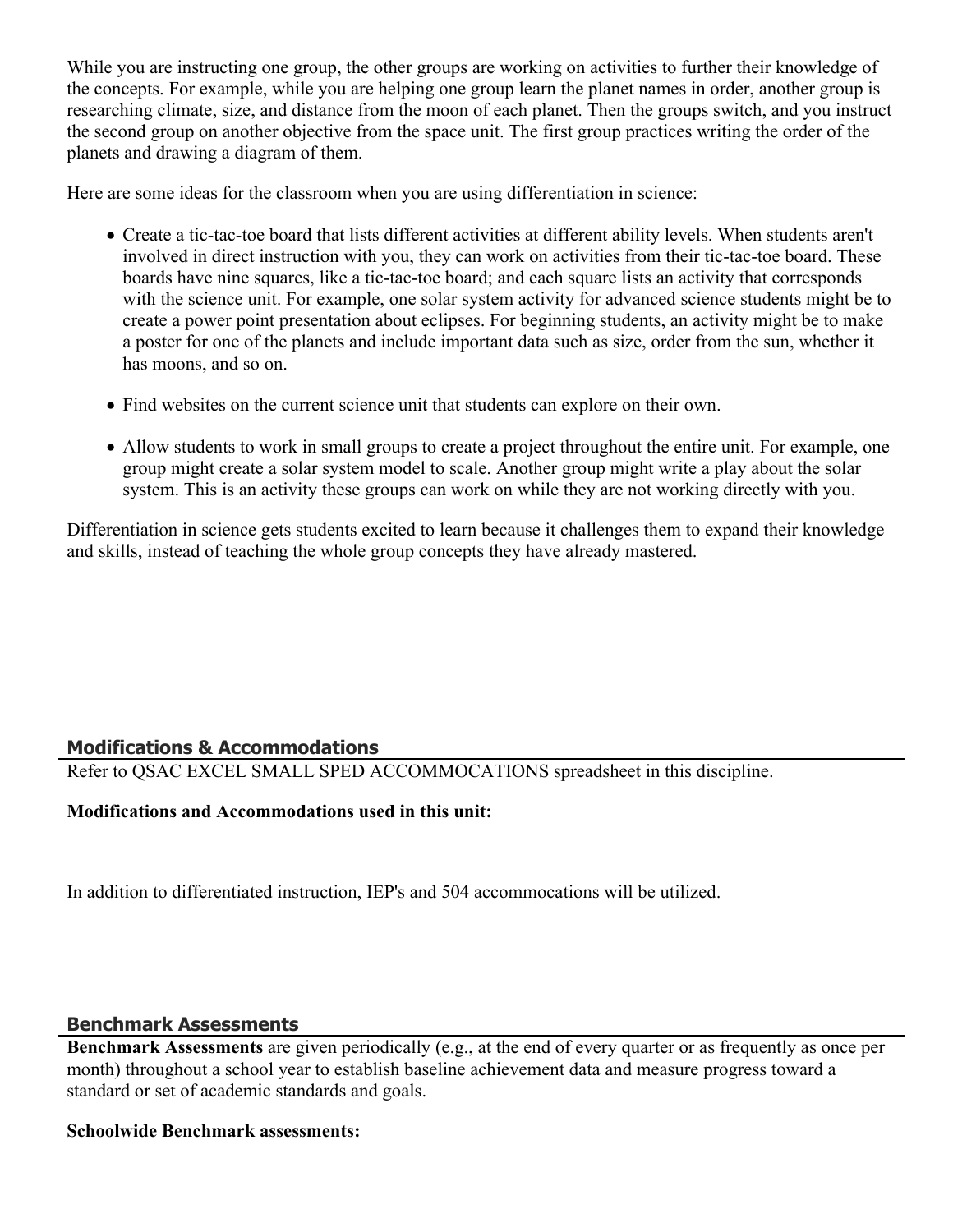Aimsweb benchmarks 3X a year

Linkit Benchmarks 3X a year

## **Additional Benchmarks used in this unit:**

**Science Benchmarks are given in Dec. and June.** 

## **Formative Assessments**

Assessment allows both instructor and student to monitor progress towards achieving learning objectives, and can be approached in a variety of ways. **Formative assessment** refers to tools that identify misconceptions, struggles, and learning gaps along the way and assess how to close those gaps. It includes effective tools for helping to shape learning, and can even bolster students' abilities to take ownership of their learning when they understand that the goal is to improve learning, not apply final marks (Trumbull and Lash, 2013). It can include students assessing themselves, peers, or even the instructor, through writing, quizzes, conversation, and more. In short, formative assessment occurs throughout a class or course, and seeks to improve student achievement of learning objectives through approaches that can support specific student needs (Theal and Franklin, 2010, p. 151).

#### **Formative Assessments used in this unit:**

See assessments located in the unit link above

## **Summative Assessments**

**Summative assessments** evaluate student learning, knowledge, proficiency, or success at the conclusion of an instructional period, like a unit, course, or program. Summative assessments are almost always formally graded and often heavily weighted (though they do not need to be). Summative assessment can be used to great effect in conjunction and alignment with formative assessment, and instructors can consider a variety of ways to combine these approaches.

#### **Summative assessments for this unit:**

See assessments located in the unit link above